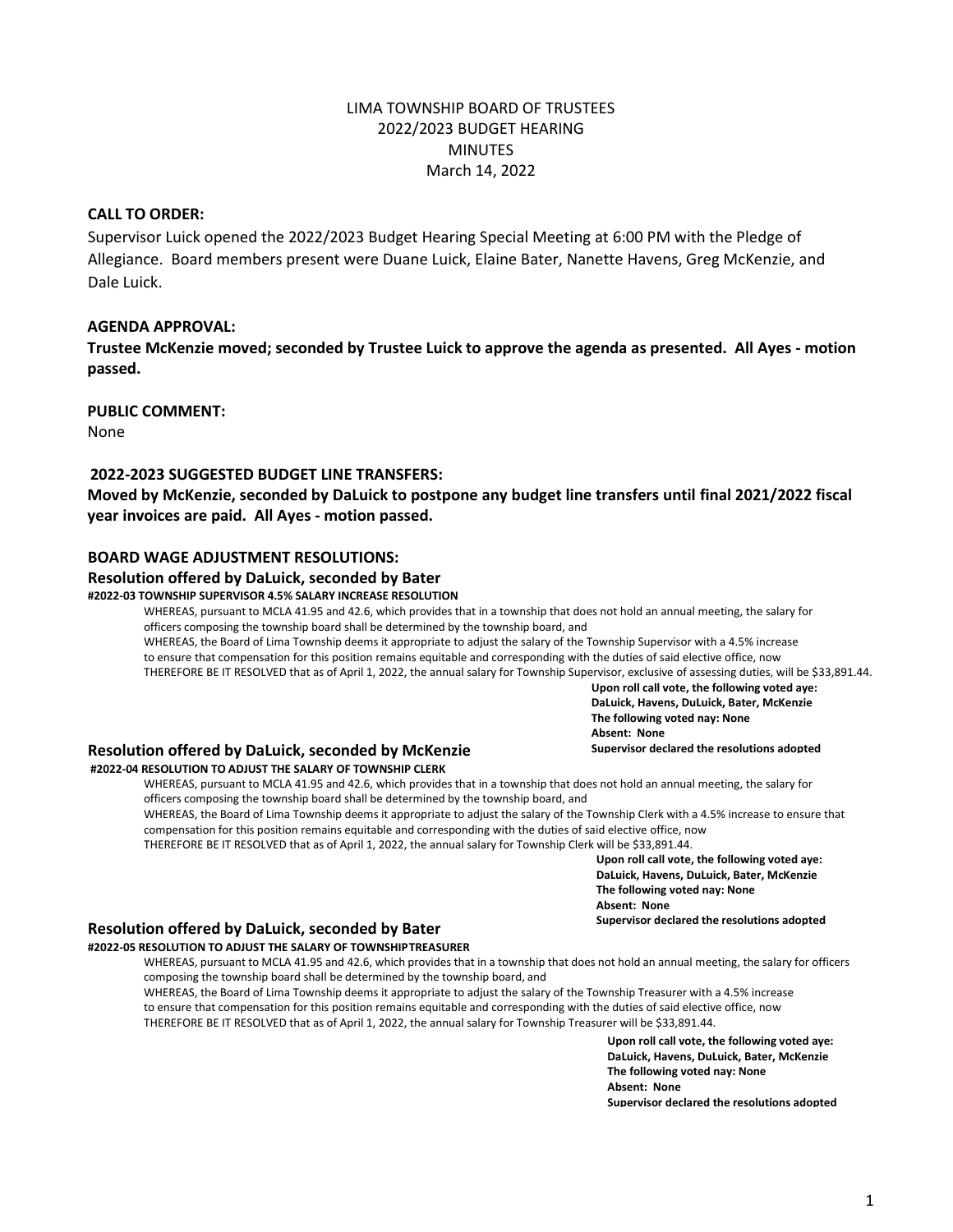## **Resolution offered by DaLuick, seconded by Bater**

### **#2022-06 RESOLUTION TO ADJUST THE SALARY OF TOWNSHIP TRUSTEE**

WHEREAS, pursuant to MCLA 41.95 and 42.6, which provides that in a township that does not hold an annual meeting, the salary for officers composing the township board shall be determined by the township board, and WHEREAS, the Board of Lima Township deems it appropriate to adjust the salary of the Township Trustee with a 4.5% increase to ensure that compensation for this position remains equitable and corresponding with the duties of said elective office, now THEREFORE BE IT RESOLVED that as of April 1, 2022, the annual salary for each of the two Township Trustees will be \$3,895.30

> **Upon roll call vote, the following voted aye: DaLuick, Havens, DuLuick, Bater, McKenzie The following voted nay: None Absent: None Supervisor declared the resolutions adopted**

### **HOURLY AND APPOINTED STAFF WAGE ADJUSTMENT RESOLUTION:**

#### **Resolution offered by DaLuick, seconded by Bater**

### **#2022-07 RESOLUTION TO ADJUST THE WAGES OF ALL HOURLY AND APPOINTED STAFF OF LIMA TOWNSHIP**

WHEREAS, the board of Lima Township deems it appropriate to adjust the salary of all township hourly and appointed wage earners with a 4.5% increase, based on current pay, to ensure that compensation for these positions remain equitable and corresponding with the duties of each, now

THEREFORE BE IT RESOLVED that as of April 1, 2022, all hourly and appointed staff of Lima Township will have a 4.5% wage increase based on current pay and each respective position.

**Upon roll call vote, the following voted aye: DaLuick, Havens, DuLuick, Bater, McKenzie The following voted nay: None Absent: None Supervisor declared the resolutions adopted** 

## **GENERAL APPROPRIATIONS ACT:**

FISCAL YEAR 4/1/2022 – 3/31/2023

#### **General Appropriations Act Resolution #2022-08**

#### Section 1: Ti**ttle**

This resolution shall be known as the 2022/2023 Lima Township General Appropriations Act.

#### Section 2: **Budget Public Hearing**

For general law townships: Pursuant to MCLA 141.412; MCLA 141.413 notice of a public hearing on the proposed budget was published in a newspaper of general circulation on February 16, 2022, and a public hearing on the proposed budget was held on March 14, 2022.

#### Section 3: **Millage Levees**

The Lima Township Board shall cause to be levied and collected the general property tax on all real and personal property within the township upon the current tax roll an allocated millage of 0.7813 mills for township operations, and the Lima Township Board shall set aside the Chelsea Area Fire Authority Special Assessment currently set at 2.3743 mils as long as the millage is in effect.

#### Section 4: **Authorized Salary, Hourly and Per Meeting/Election Rates**

Included in the various Budget Appropriations Departments are totaled budget requests comprised of salary, hourly and per meeting/election rates for officers, appointed members and staff of the Township as follows:

| <b>SALARY</b>                      |          |
|------------------------------------|----------|
| <b>SUPERVISOR</b>                  | \$33,891 |
| <b>CLERK</b>                       | \$33,891 |
| <b>TREASURER</b>                   | \$33,891 |
| TRUSTEES (each)                    | \$3,896  |
| <b>HOURLY</b>                      |          |
| <b>SECRETARY</b>                   | \$19.40  |
| <b>DEPUTY CLERK</b>                | \$19.40  |
| <b>ASSISTANT CLERK</b>             | \$19.40  |
| <b>DEPUTY TREASURER</b>            | \$19.40  |
| ZONING ADMIN/ORD. ENFORCEMENT      | \$23.53  |
| <b>ELECTION INSPECTORS</b>         | \$14.12  |
| ELECTION RECEIVING BOARD           | \$14.12  |
| <b>BOARD OF REVIEW</b>             | \$16.52  |
| <b>EACH MEETING OR ELECTION</b>    |          |
| PLANNING COMM. - CHAIR             | \$135.45 |
| PLANNING COMM. MEMBER              | \$100.05 |
| <b>VOTING PRECINCT CHAIRPERSON</b> | \$178.30 |
| ZONING BD OF APPEALS - CHAIR       | \$135.45 |
| ZONING BD OF APPEALS MEMBER        | \$100.05 |